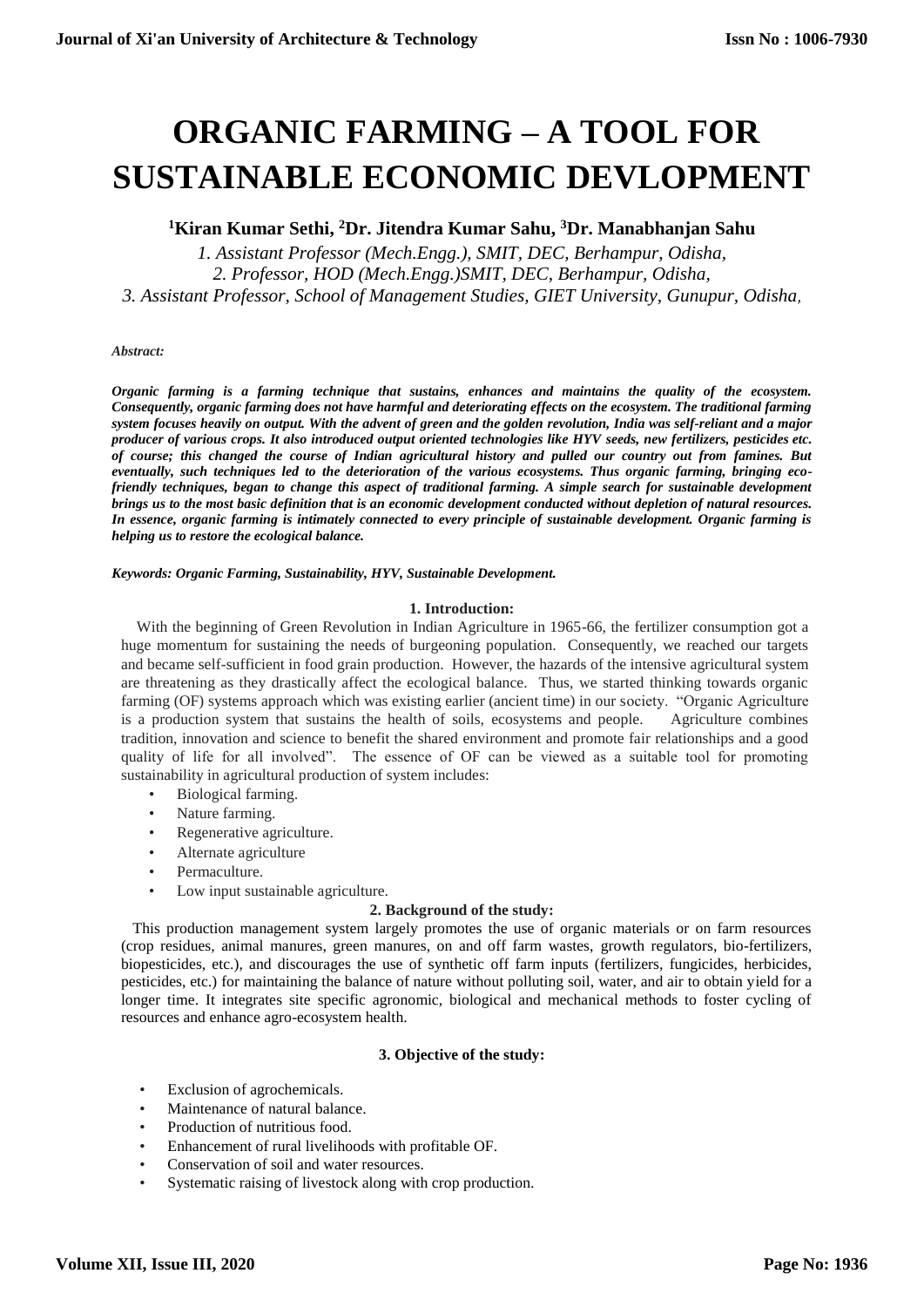- Conservation or enhancement of biodiversity and eco-system services.
- Prevention of pollution.
- Reduction in use of fossil fuel energy in agriculture.
- Development of more sustainable and productive agricultural system.

## **4. Components of organic farming:**

- Crop And Soil Management.
- Nutrient Management.
- Plant protection Livestock Management.
- Soil and Water conservation.

Selection of crop is very important in farming to serve many purposes like pigeonpea and moth bean are drought resistant legumes, forage, and cover crops. These can be grown in arid and semi-arid regions to earn maximum benefits. They can be used for combating soil erosion problems and recycling the nutrients.

## **5. Importance of organic farming:**

 Any activity that causes deterioration of environment, will definitely impact productivity of crops and health of humans. OF is a system that is based on the four basic principles of health, ecology, fairness and care for humans as well as ecosystems Crop diversification, livestock management and manuring helps in protection of natural resources along with the biodiversity. Low use of non-renewable energy helps in reduced emission of greenhouse gases (GHGs). Nitrate leaching is considerably low in organic system, thus groundwater pollution is prevented. The biological activity of soil is enhanced with the addition of organics and this also helps in maintaining long term fertility of soil. With reduction of costly external inputs, the production cost also reduces. The risk of main crop failure is minimized by diversification, agro forestry, crop rotation, and intercropping. Farmers get high price of organic products, and get access to organic markets. The purchasing power is enhanced. In OF, farmers are less exposed to chemicals Organic foods are nutritious, tasty, and fresh. In most cases, these products are higher in vitamin C, antioxidant, etc. content. They are known for their quality and safety issue. The living standard of the farmer increases with continuation of OF practices.

## **6. Limitation of organic farming:**

- Time taking process
- Initially low yields are observed.
- Easy availability of chemicals.
- Requirement of large organic inputs
- Low availability of quality inputs.
- Marketing facilities are less.
- Certification process.
- Research facilities are less.

## **7. Transformations in post independence period in Agriculture sector in Indian Scenario:**

- **1947 to 1968** Expansion of sowing area. Increase in irrigation resources and the land reform laws have played a key role.
- **1968 to 1980** Use of high yield dwarf varieties, fertilizers, pesticides and new techniques. It is called the period of the evolution of the Green Revolution.
- **1981 to 1991** The policy of minimum support price for agricultural products and arrangement of ensured nationwide government procurement and storage and distribution took place.
- **1991 to 1998** Which is said to be the period of liberalization, industrialization and the establishment of the World Trade Organization.
- **1999 to 2014** National Commission for Farmers was constituted under the chairmanship of Prof. MS Swaminathan in November 2004 to promote traditional organic farming, development of rural infrastructure, such as road, electricity, education, medical etc., and for removal of the discrepancies in the agriculture sector. The Commission handed over its fifth and final report to the Central Government on October 4, 2006.

 In 1951, the food grain production was 51 million tons while today it has reached 277.49 million tone mark. With food grains, there has been record production of fruits, vegetables, milk and fish. There are no two opinions that we have successfully achieved increased production and food security goals. Due to the increase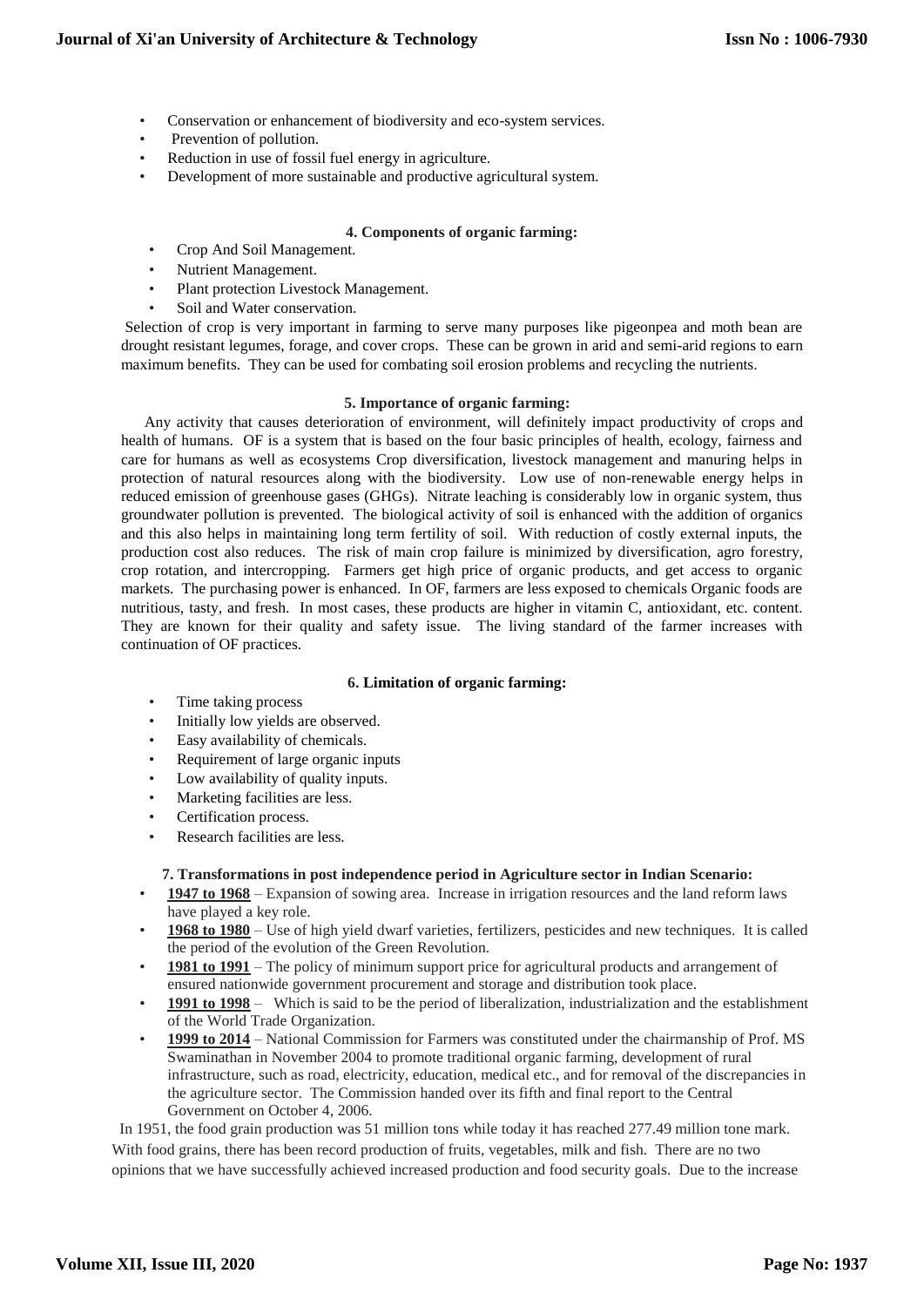in population, the size of the farmer's holding has reduced. As compared to earlier times, the burden of population dependent on agricultural land has also been more than two and a half times.

#### **8. Organizations and Govt. Schemes / initiatives promoting organic farming:**

The following list of research institutes/ National Centers related to organic farming is enumerated below:

- National Organic Farming Research Institute, Gangtok, Sikkim.
- National Centre of Organic Farming, Ghaziabad, Uttar Pradesh.
- Participatory Guarantee System (PGS).
- Paramparagat Krishi Vikas Yojana.

#### **9. Merits of Organic Farming:**



#### **10. Organic Farming & Its Economic Feasible:**



#### **11. Conclusion:**

 The agriculture centric rural development is the key to transforming rural lives. To achieve this, all out efforts are needed to enhance crop productivity through adoption of improved farm technologies in a holistic way and ensuring reasonable price of the farm produce. Diversification of agriculture on the principle of Integrated Farming involving agriculture and allied sector (dairy, fisheries, bee keeping, sericulture, goatery, piggery, mushrooms, food processing, fruit preservation) etc. would be essential and inevitable. Organification is the need of the hour to resolve the challenges of agriculture. Low economic returns in the initial stage restrain farmers to adopt OF practices. But this indicates the lack of knowledge about the merits of OF among famers. Government agencies and schemes should try to fill this gap by giving demonstrations of the techniques of OF to make the farming community expert in the alternative methods of the conventional farming. More research should be conducted for validation of organic methods in field, as India has huge potential for organic crop production. Let us make our economic development through the OF.